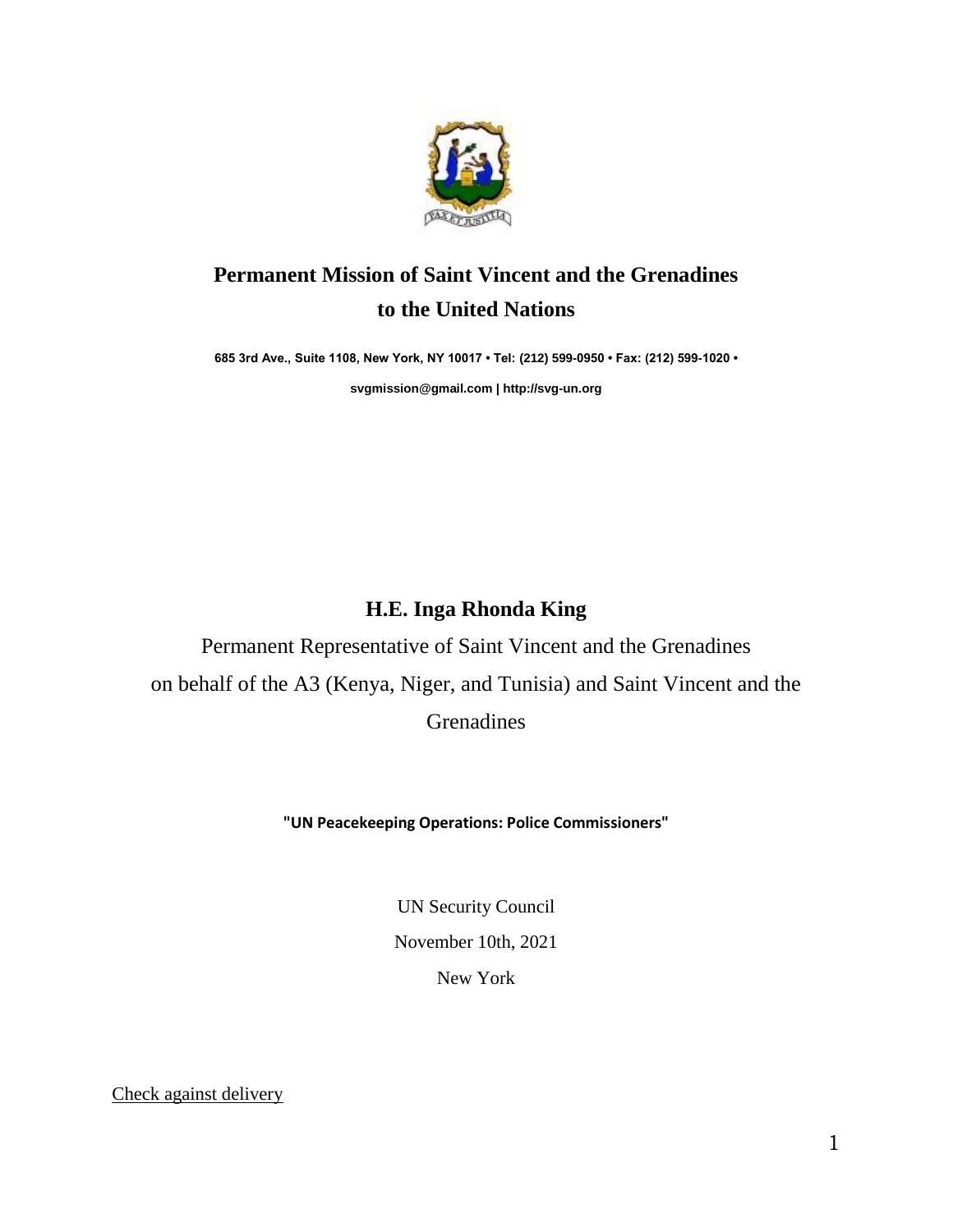Thank You Mr. President,

I have the esteemed pleasure to deliver this statement on behalf of the Republics of Kenya, Niger, Tunisia and Saint Vincent and the Grenadines - the A3+1.

Our delegations attach great importance to the theme of today's discussion, and to our distinguished briefers – Under-Secretary-General Lacroix, Commissioner Lusala of UNISFA and Commissioner Boughani of MINUSMA – we thank you for your insightful remarks. We value this opportunity to interact with each of you today, to learn more about the strategic vision for UN Police Components, and to benefit from the operational perspectives of women's participation in the peace processes of the Abyei, and of gender mainstreaming in MINUSMA.

We thank the UN Police serving in the field for their commitment to peace and to those at the HQs for providing the leadership and motivation.

## Mr. President,

It is an undeniable certitude, *grounded in both historical fact and in contemporary political reality*, that women are indispensible stakeholders to effective peacemaking, peacekeeping and peacebuilding. And as we continue to bear witness; women are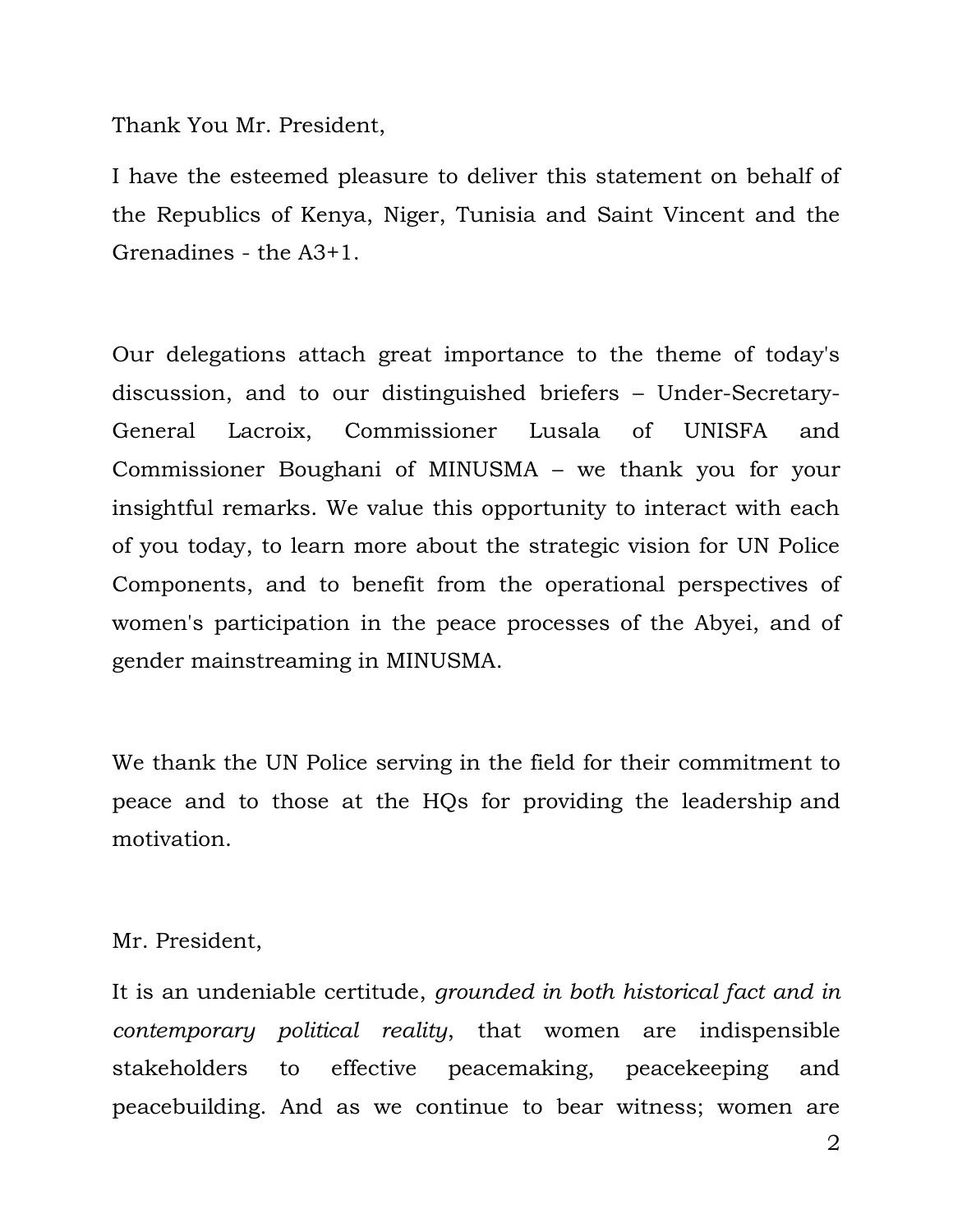fundamental partners for just, peaceful and prosperous outcomes in all countries and for all peoples.

## Mr. President,

The United Nations police peacekeeping has expanded considerably in the last few years and its activities have become increasingly wide-ranging and complex. The A3+1 commend the work of the United Nations Police in maintaining peace and security, they are central to multilateral efforts to prevent, mitigate and resolve violent conflict.

The A3+1 remains committed to all efforts aimed at ensuring the full, equal and meaningful participation *and leadership* of women in UN Policing - *and in peacekeeping more broadly*. The immense expertise, competitive advantages and wider societal benefits that women bring to peace operations – *in all roles, both uniformed and civilian, and at all levels at the headquarters and in the field* – prove ever so critical. So too are women's contributions essential to special political missions, peacebuilding initiatives, and across the wider spectrum of development projects and programs required to deliver lasting peace.

It is imperative that all of these activities are well-coordinated to establish best practices for gender mainstreaming; to successfully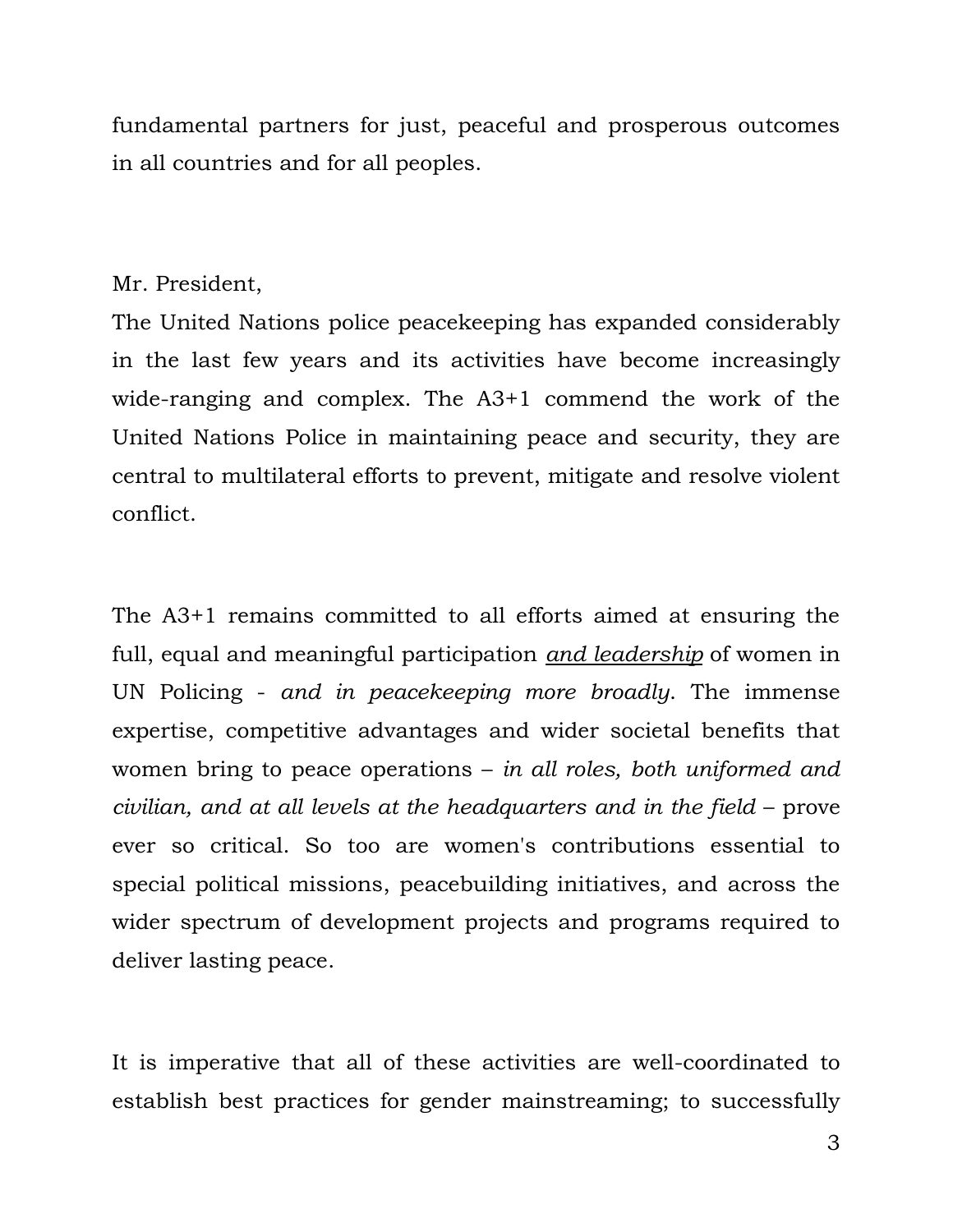confront implementation gaps in the Women, Peace and Security Agenda; and to fully address the structural and systemic inequalities that continue to affect women and girls.

In addition, as we work to enhance women's participation in peacekeeping and UN policing, we must avoid assumptions which position women as limited to caring and nurturing, thus restricting their participation to sexual and gender-based violence response. Instead, we must consistently ensure women's meaningful participation and leadership in all aspects of peacekeeping, including police patrols, operations and planning; responding to the growing threat of small arms and light weapons; disarmament demobilisation and reintegration; and security sector reform.

We commend the demonstrated commitment to increasing the number of women in UN policing and the broader efforts to ensure gender-responsive policing and peacekeeping. In particular, the progress made in women's participation in the UNFICYP's police components and MINUSMA's establishment of the gender unit are indicative of good practice among UN PKOs. In both instances, the wider commitment to gender analysis and gender responsive peacekeeping are evident. This must however become the norm among *all* UN PKOs and SPMs.

4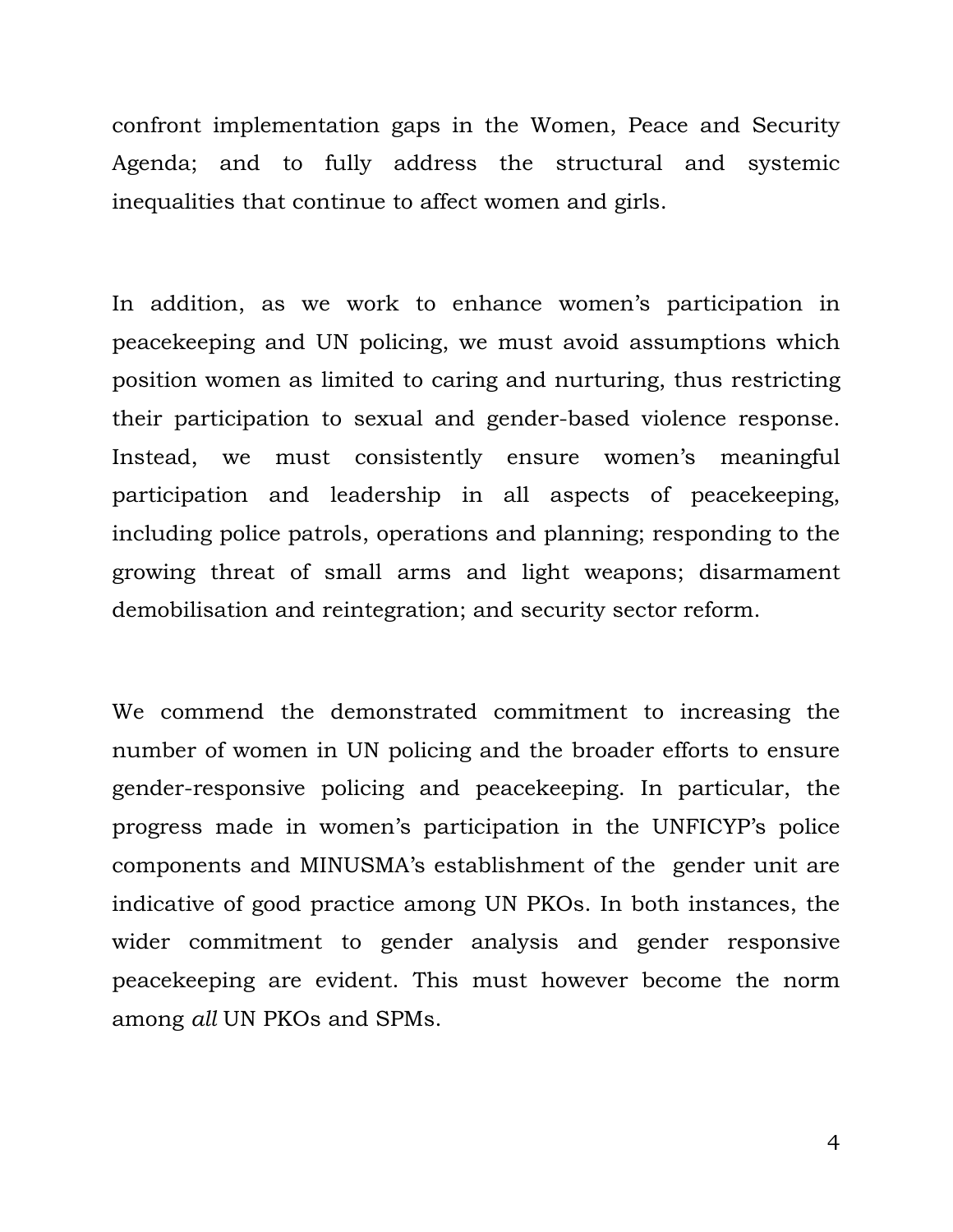With this in mind, USG LaCroix, *how do you envision the delivery of a more comprehensive gender mainstreaming strategy across all UN SPMs and PKOs? We seek more concrete proposals as these are needed to enhance gender responsive policing and all other aspects of the WPS agenda relative to peacekeeping and peacebuilding.*

## Mr. President,

The A3+1 welcomes continued progress, *by all peacekeeping missions*, towards implementing the United Nations Zero Tolerance Policy on Sexual Exploitation and Abuse. These standards and codes of conduct deliver protective mechanisms not only to women who serve in UN Peace Operations, but they also deliver positive normative changes to the most marginalised communities in which peacekeeping personnel are deployed. All allegations of sexual exploitation and abuse – *wheresoever and by whomsoever committed* – should be thoroughly investigated and perpetrators brought to justice. Furthermore, we urge all stakeholders to fully implement all provisions of resolutions 2518, 2538, 2594 and other Security Council decisions that address the interlinkages between peacekeeping and the Women, Peace and Security Agenda.

The A3+1 reiterates our support to the various efforts of the Secretary-General, including the "Action for Peacekeeping" (A4P) and "Action for Peacekeeping Plus" (A4P+) initiatives, aimed at

5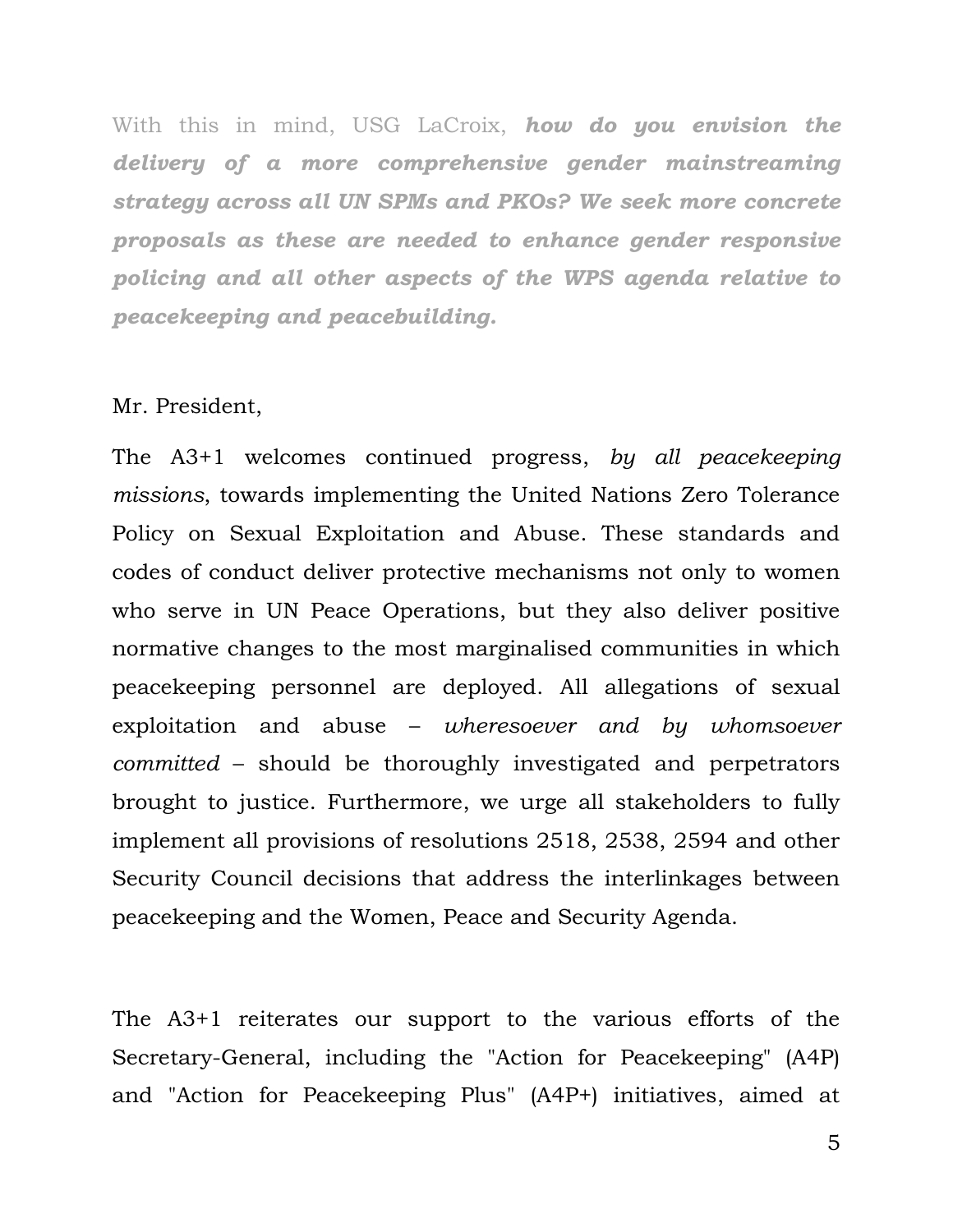strengthening partnerships; enhancing effectiveness and accountability; boosting safety and security; improving conduct; and delivering political solutions through peacekeeping. We also commend the continued efforts to further develop and implement the Strategic Guidance Framework for International Policing (SGF) which reinforces and enriches all peacekeeping, rule-of-law, protection-of-civilians, and peacebuilding activities.

Women are crucial participants to achieving all of these noble ambitions. In all contexts and under all circumstances, we must ensure that women not only meaningfully participate, but also lead in building consensus, advancing reconciliation, and establishing stable and resilient democratic societies. Without a greater mobilisation, participation, leadership and promotion of women, *from all backgrounds and in their full diversity*, the successful mission transitions and sustainable exit strategies that we all look forward to would be hard to envisage and even harder to attain.

## Mr. President,

The simple truth is that women are not only effective peacekeepers and police officers; they are also powerful peace advocates, diligent community organisers, conscientious political leaders, and tireless nation builders. We must therefore redouble our efforts to ensure that women are always fully represented at each decision-making table and level without discrimination or bias - *as equal*